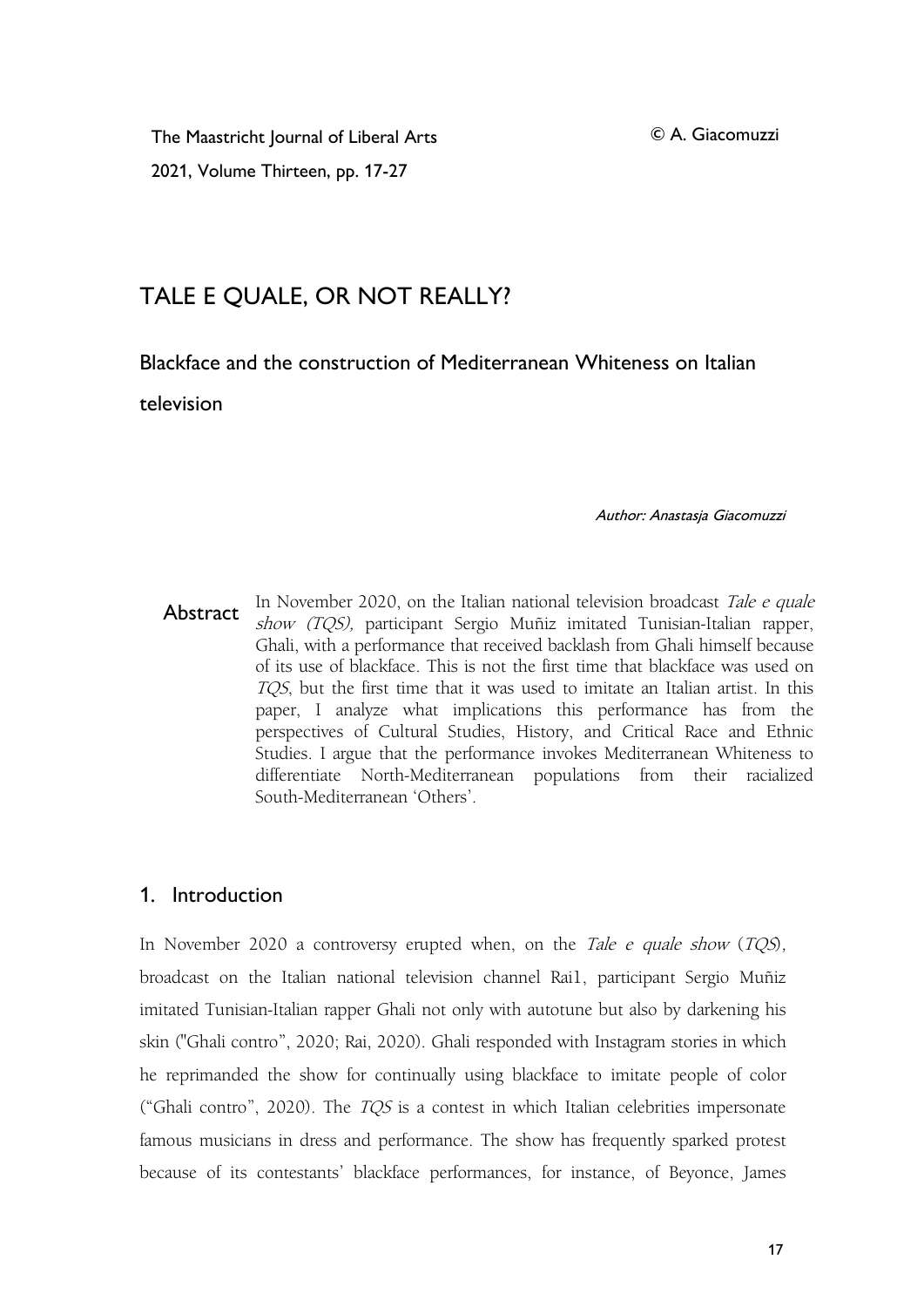Brown, and Stevie Wonder (Njegosh, 2016). Despite the controversies, the show has continued this practice, and has ignored all accusations (Njegosh, 2016).

However, I argue that the imitation of Ghali gives the practice a different dimension because Ghali is Italian, born to Tunisian parents in Italy, and thus, is one of the children of immigrants that are changing Italy by destabilizing rigid notions of Italianness. The issue is complicated even more because Sergio Muñiz is a Spanish actor who is a celebrity in Italy. I argue that Muñiz's blackface did not enhance the impersonation, but differentiated Ghali as an 'Other,' non-Italian and non-White. In this paper, therefore, I discuss how the intersections of nationality, religion, race, and ethnicity work to define Italians and other North-Mediterranean populations as White, and differentiate them from their racialized Brown, Muslim, South-Mediterranean 'Others'. Taking an interdisciplinary approach that combines Cultural Studies, History, and Critical Race and Ethnic Studies, I discuss the following question: How does the blackface impersonation of Ghali on the Tale <sup>e</sup> quale show reflect the construction of Mediterranean Whiteness?

To answer this question, I first discuss the historical background of Italian differentiation from other Mediterranean populations across the sea. Considering my case study, I focus on the differentiation of Italians from Tunisians. Second, I discuss the construction of Italian 'Mediterranean Whiteness', as explained by Giuliani (2015). Third, I analyze the case study of Muñiz's Ghali impersonation. Last, I summarize my points, and argue that this controversy points to a larger conflict in Italy between the reaffirmation of a nationally homogenous identity, and the reality of multiculturalism. The blackface performance ultimately reinforces the differentiation between Italians and Tunisians, and, on a broader level, white North- and black/brown South-Mediterranean populations.

#### 2. Splitting the Mediterranean

Italy and Tunisia have a long history of diverse relations dating back to the Roman Empire, with continued trade ties and mutual migration flows (Choate, 2010). However, the border fortification and European integration of Italy has involved an ethnic and racial differentiation between people on the Northern and Southern shores of the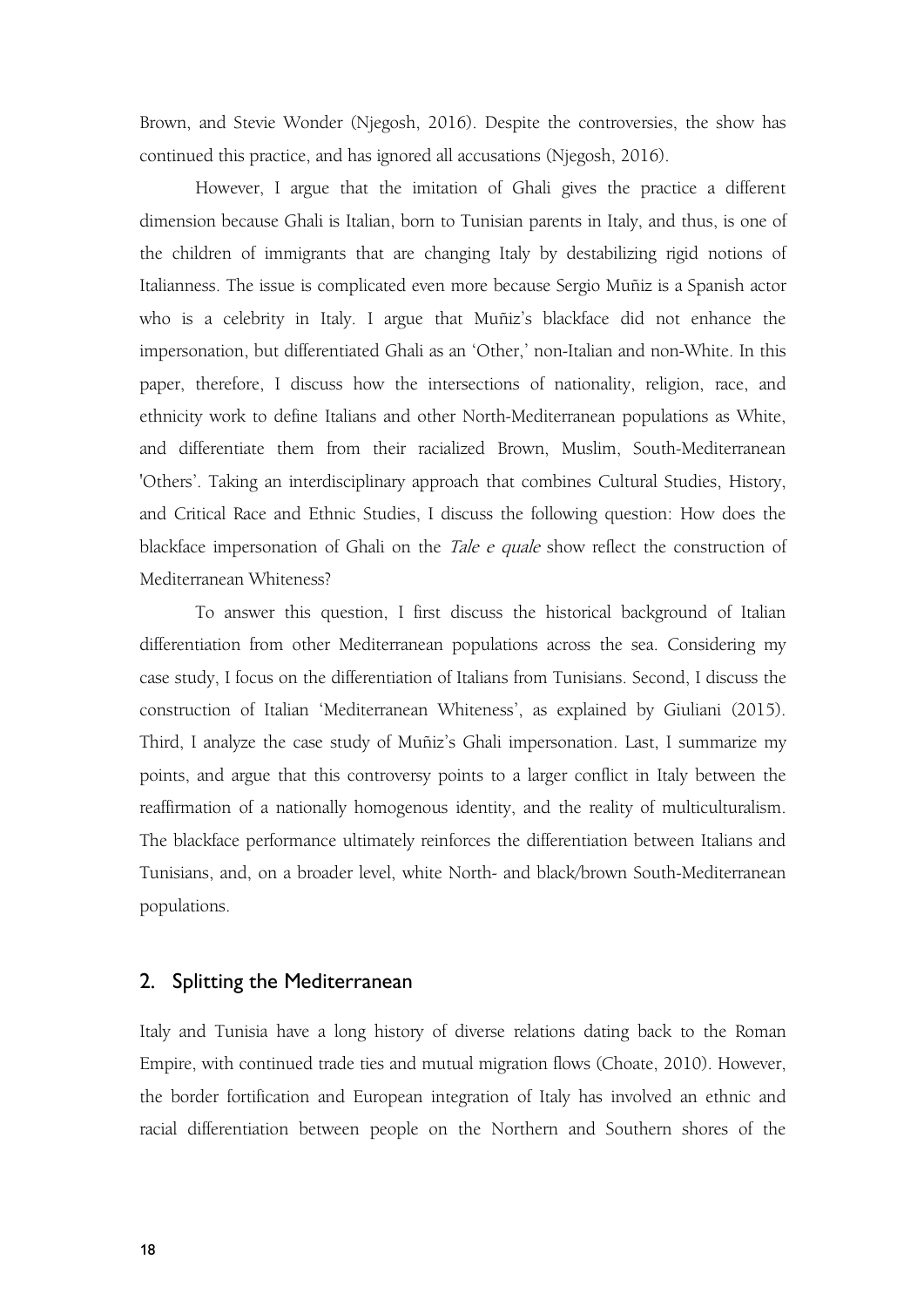Mediterranean (Choate, 2010). In the following section, I examine diverse reasons for the differentiation between Italians and Tunisians.

Overall, considering the historical ties between Italy and Tunisia, the ethnic distinction between Italians and Tunisians is not a clear-cut affair. Moreover, the impositions of such a distinction are artificial and closely connected to Italy's colonial aspirations. Italy, as a newly formed state in 1861 tried to establish hold of Tunisia to confirm its position as a valid power on the European continent (Choate, 2010). Despite the large population of Italians in Tunisia, France colonized Tunisia in 1881. The question of legitimate Tunisian colonization was much disputed in the following decades, since wealthy Italians had invested more into building infrastructures in Tunisia than the French. To Italians, Tunisia was a kind of natural colony because of Italy's demographic presence and continued investment in the country. Subsequently, Italy's patronizing relationship towards Tunisia was reinforced by Mussolini's revival of a Roman mare nostrum. Through this, Mussolini advocated that Italians should reclaim their natural position as the rulers of the Mediterranean, and as benefactors and educators of the supposedly backward and barbaric Arab populations. Mussolini's *mare nostrum* never came to life, but even after World War Two, Italy tried to establish a legitimate claim to Tunisia; the other European powers declined the claim in light of the country's fascist past. However, Italy's colonial mindset and self-perception as the rulers of the Mediterranean never completely left the public consciousness, and they still inform the patronizing relationship towards Tunisia and other North-African countries (Choate, 2010). Thus, even though Italian and Tunisian populations lived side-by-side, Italy's colonial mindset and aspirations differentiated Tunisians from Italians as backward and barbaric.<br>Second, the ethnic distinction between Italians and Tunisians is connected to the

relationship between Northern and Southern Italy. According to Giglioli (2017), after Italy's unification Northern Italy used the idea of the socio-economic backwardness and racial difference of Southern Italy to reaffirm the North's Europeanness. This narrative was reinforced by testimonials of French administrators in Tunisia, who described the strong similarities between Sicilians and Tunisians; Tunisians were described as almost identical to Sicilians in their manners, social interactions, and overall behavior. However, these testimonials already also state the difference between their religious affiliations, and for the French the Muslim Tunisians were unassimilable (Giglioli, 2017). These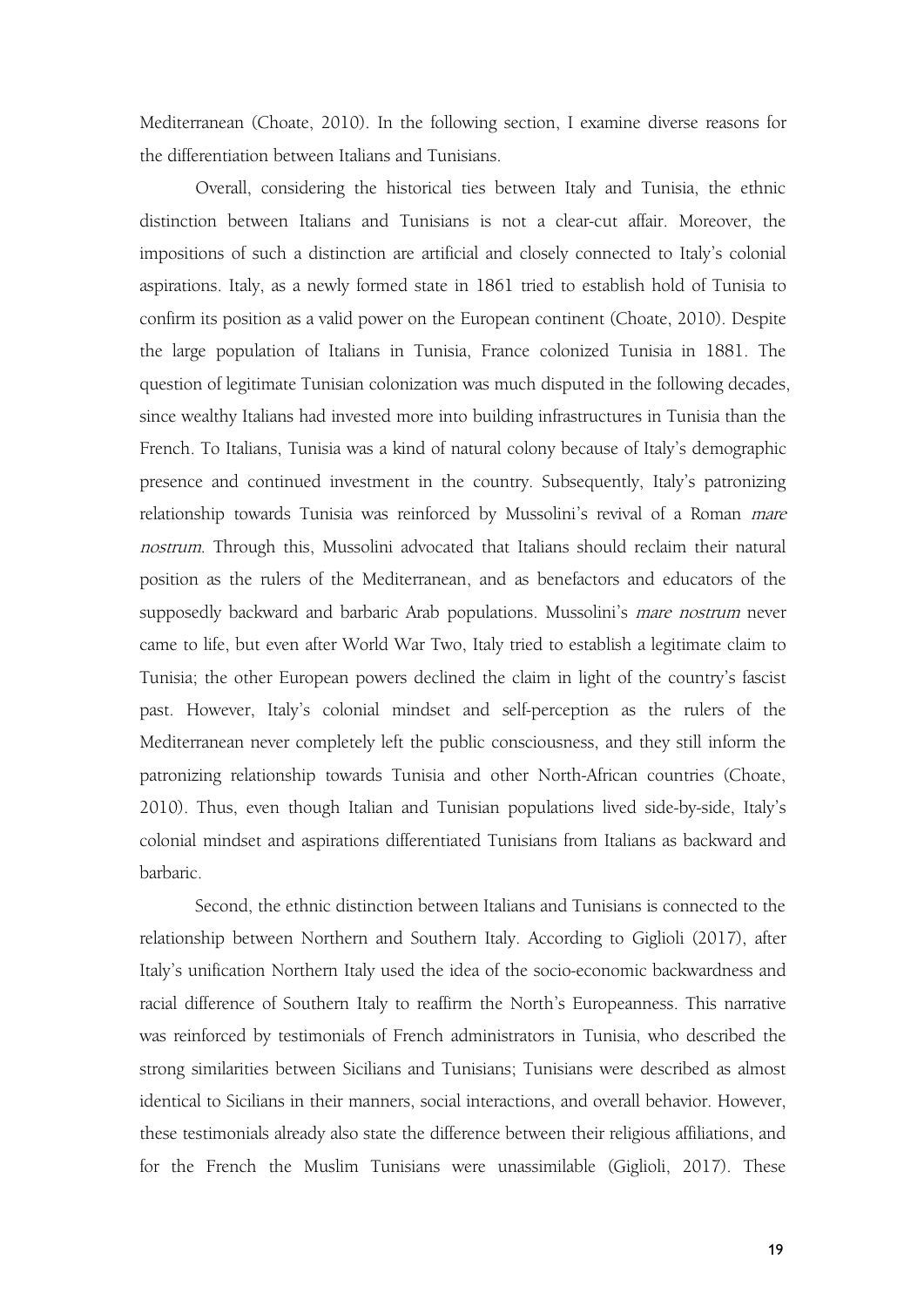statements already reflect the perception of Tunisians that came to define them in the late 20<sup>th</sup> century as Muslim 'Others'. The second half of the 20<sup>th</sup> century first saw the decolonization of Tunisia, and then increased immigration of Tunisians to Sicily (Giglioli, 2017). This immigration was not rejected, but rather welcomed as a possibility for Sicily to strengthen its relations with Northern Africa, gain political and economic strength in the Mediterranean, and recruit cheap labor for agriculture and manufacture in Sicily. Furthermore, it saw increased cultural interest in the region's Arab past, much to the worry of Italy's central government (Giglioli, 2017). Thus, the close relationship between Sicily and Tunisia was marked by mutual migration and exchange that lasted until late into the  $20^{\text{th}}$  century, and their similarities were until then used to define the North as European and superior, and the South as Arab and inferior.

Third, the ethnic differentiation between Italians and Tunisians is tied to the Mediterranean border-separation that came with the formation of the European Union (EU) (Giglioli, 2017). In the 1990s, as Italy entered the EU, the Schengen agreement vanquished internal frontiers, but reinstated external ones. For the first time, visa requirements were introduced for Tunisians and migrant detention centers were set up in Sicily. Thus, what was before seen as a natural and mutual relationship between Sicily and Tunisia became 'the issue of immigration', with Tunisians in the detention camps being seen as outsiders of Sicily, and hence, outsiders of Europe. The Southern question of Sicily's difference from Northern Italy lost attention and was replaced by the construction of a border to Tunisia and Northern Africa in general. Tunisia, which had before been considered the 'deep South' of Italy, became non-Italy and non-Europe, divided from the 'West' through the sea border. Together with the fortification of national borders, the EU's formation also saw the change of Italian laws regarding citizenship, which since 1992 have come to privilege jus sanguinis over jus soli, and the debate around the naturalization of immigrants as Italian citizens has come to center around the idea of their assimilation to 'Italianness' (Giglioli, 2017). Thus, with Tunisians' demarcation as the 'Muslim Other', all similarities between Italians and Tunisians were suddenly and willfully forgotten, and Italycame to first define Sicilians as Italian, and secondly Italians as European.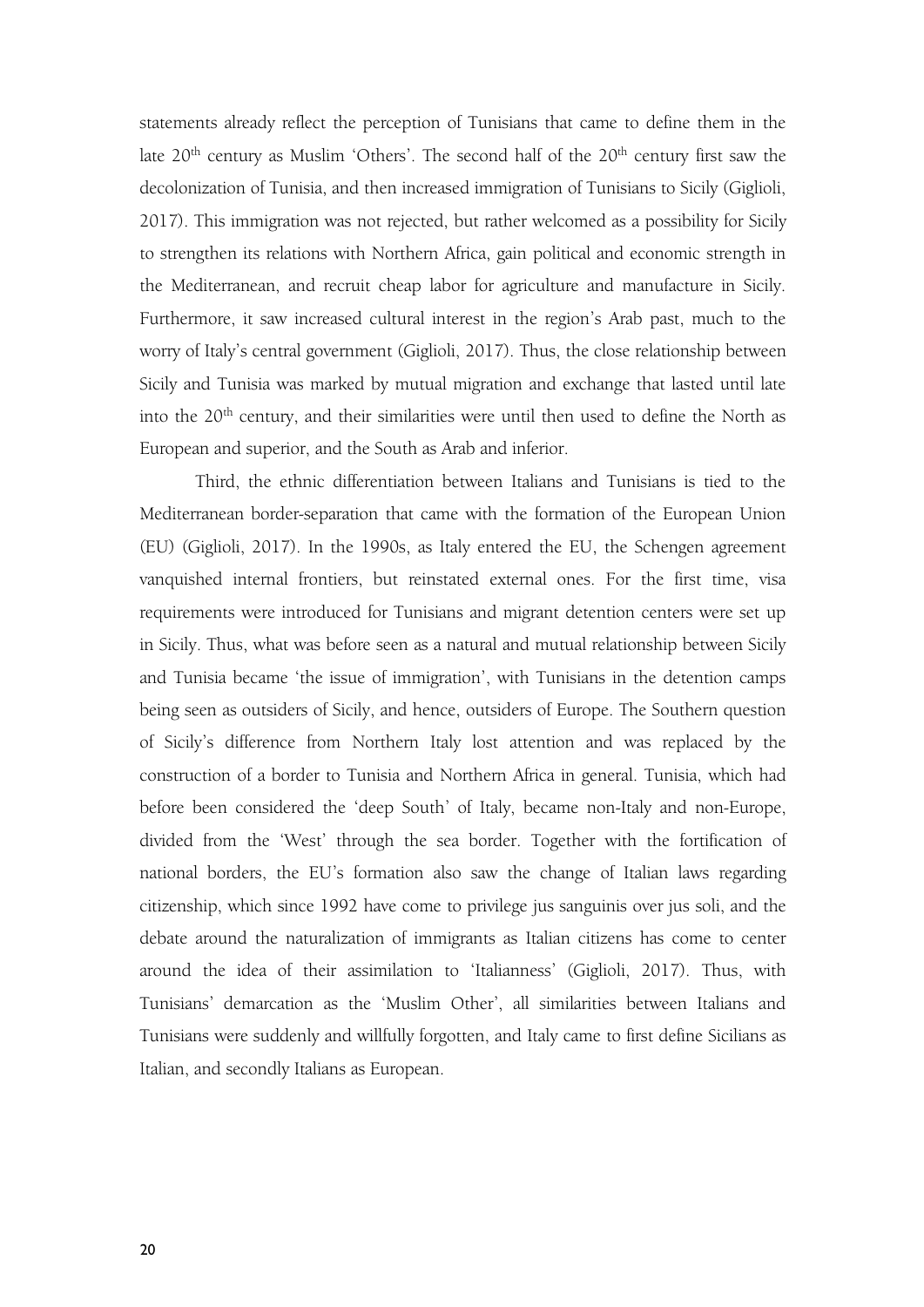#### 3. Conceptualizing Mediterranean Whiteness

Italian Whiteness is a product of the last century which has witnessed fluid and relational articulations (Njegosh, 2015). Italians have been both victims of racialization, for instance, as immigrants in the United States, as well as perpetrators, especially during the colonial and fascist periods. Njegosh (2015) writes about how, in 1937, Mussolini introduced a law against sexual relations between Italians and people of the African colonies, which was a first step towards the conceptualization of 'Mediterranean Whiteness'. This 'Mediterranean Whiteness', as explained by Giuliani (2015), was conceptualized hand-in-hand with the Italian nation, as an organically developed community that brought together a mix of the best Mediterranean lineages. This imagined community was built on common values that were closely tied to Catholicism and the notion of being the birthplace of European civilization. Thus, 'Mediterranean Whiteness' of Italians is a combination of both blood and cultural lineage, that does not deny ethno-racial mixing, but affirms its own racial superiority as a result of that mixing (Giuliani, 2015).

This ethno-racial mixing was, however, only invoked to justify the past, and then applied to refute any future mixing with 'abject,' 'undesirable' races and lineages, such as the African or Arab (Giuliani, 2015). Hence, Italians became Mediterranean and White; they retained the cultural lineage of the Mediterranean, but they were simultaneously and symbolically de-epidermized as White. This Whiteness is always defined against an abject Other, and this Other becomes the carrier of race; thus, the White Mediterranean exists only in contrast to the Black or Brown Mediterranean. Epidermization, the ascription of symbolic value to the skin is, therefore, invoked relationally; while people South of the Mediterranean are epidermized as Black and Brown, those North of the Mediterranean are de-epidermized as White (Giuliani, 2015). According to Giuliani (2015) this Mediterranean Whiteness has since then been made invisible, silenced by the taboo of talking about race after the horrors of World War Two, but has been ever-present in the assigning of privilege and social hierarchies in Italian society. In today's context especially, the presence of North-African immigrants, and their children who grow up in Italy, threatens the stability of Italians' Mediterranean Whiteness, but it also requires to be re-asserted more forcefully (Giuliani, 2015).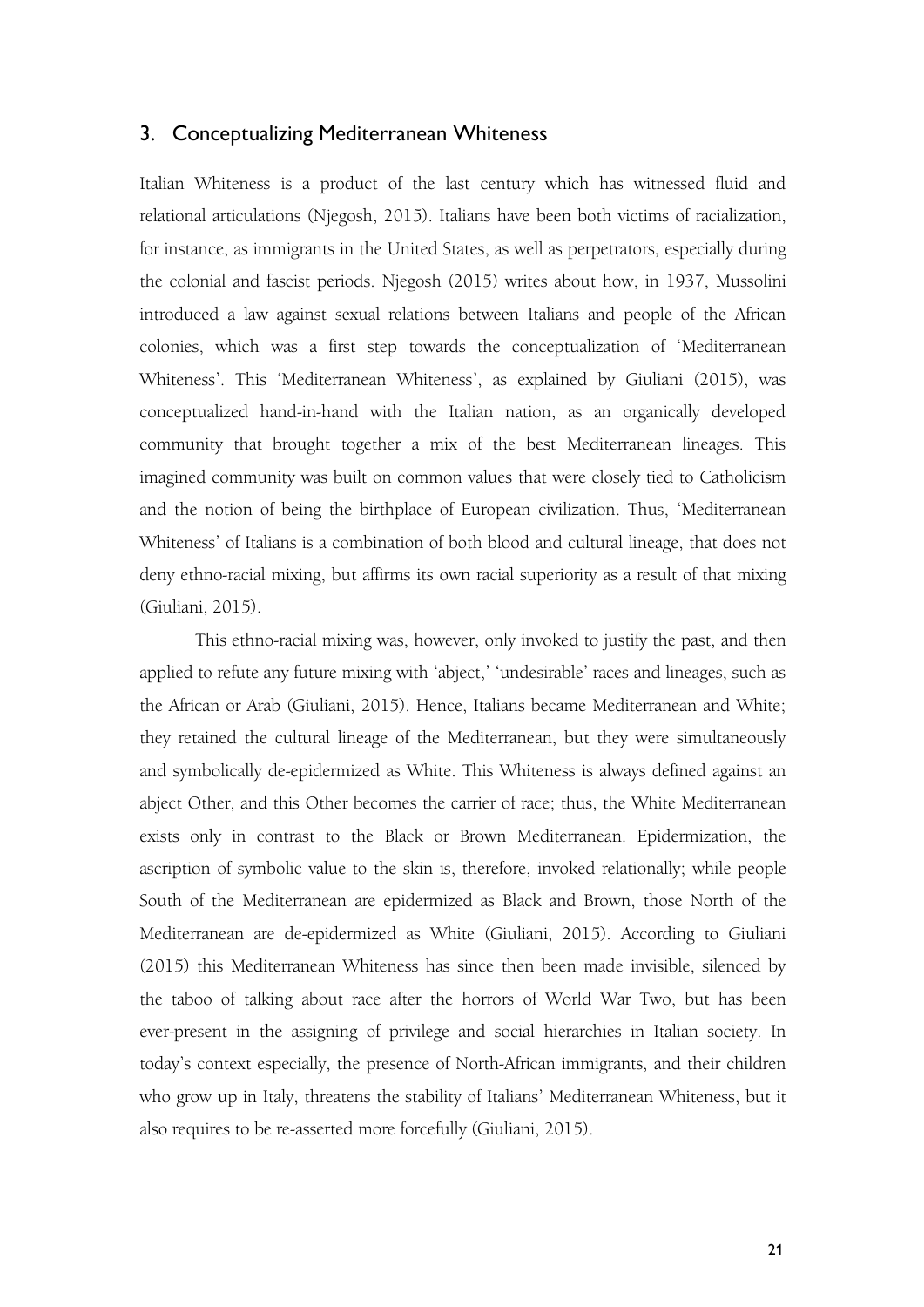### 4. Case Study: Muñiz's impersonation of Ghali

In this section I analyze the case study of Sergio Muñiz's impersonation of Ghali on the  $TQS<sup>1</sup>$  $TQS<sup>1</sup>$  $TQS<sup>1</sup>$ . The case at hand is a complex one, since it involves a Spanish man who is an Italian celebrity, impersonating an Italian with Tunisian origins on Italian national television. For the performance Muñiz wore a wig with red dreadlocks and a colorful cardigan over preppy shorts and shirt, a style similar to Ghali's attire which is known to be multicolored and playful (Allen, 2019). However, Muñiz did not stop at this and decided to mask his own Mediterranean tan with a pasty ochre color which gave his look a carnivalesque quality. This is not the first time that a color-line was used on TQS to denote racial difference. In a recent analysis of the blackface practices on TQS, Njegosh (2016) argues that the show implies a Whiteness that is based on the racial purity of the contestants who are all Italians by blood, including Karima Ammar, whose mother is Italian and father Algerian. All of the contestants were presumed to be White, with the exception of Karima Ammar, who by using both blackface and whiteface in her performances was coded as neither Black nor White (Njegosh, 2016). In the following, I argue, first, that Muñiz's impersonation of Ghali does not break with this tradition of performative Whiteness on the TQS, even though he is not Italian by blood. Second, I argue that the blackface impersonation of Ghali reinforces North-Mediterranean Whiteness and Europeanness. Third, I argue that it reinforces the notion of non-assimilability of Muslims.

In the case at hand, the contestant is not Italian by blood, but by association. As he recounts in an interview, Sergio Muñiz is Spanish, but he has lived in Italy since 1995 (Rai, 2018). Moreover, he has been a visible part of Italian mainstream media, appearing in television commercials, reality shows, series, movies, and talk shows (Rai, 2018). Thus, even though he is not Italian by blood, he is an Italian celebrity and has assimilated to Italian culture. Therefore, having Muñiz as a contestant to represent Italians does not break with TQS's tradition of performative Whiteness, that, until then, consisted of only contestants who are Italians by blood (Njegosh, 2016). Instead, it reflects the notion of Mediterranean Whiteness that is extended to other North-Mediterraneans.

<span id="page-5-0"></span> $1$  For a visual reference of Muñiz's impersonation of Ghali, see the Facebook video at the following link: <https://www.facebook.com/watch/?v=119684513123682>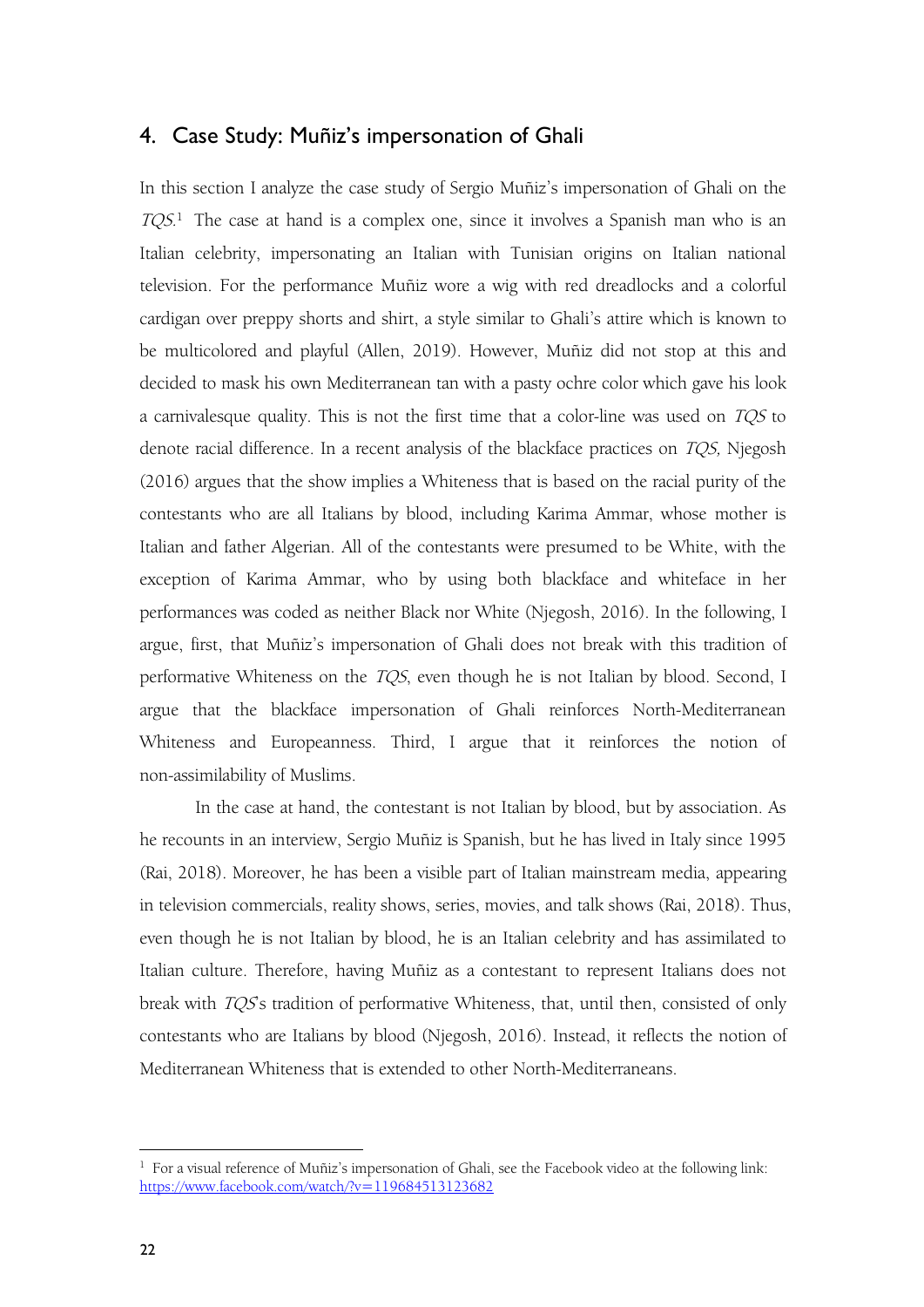Furthermore, having a contestant from another European country reaffirms Italy's internationality and diversity but only to an acceptable extent. First, this echos Italy's fascist narrative of acceptable and desirable cultural and racial mixing. Hence, Muñiz is coded as similar to Italians, assimilable, and of the same value; his cultural assimilation is seen as valuable and desirable, in contrast to racialized Others. Second, this also reaffirms Italy as part of the European continent, where other 'Europeans' are culturally and phenotypically similar. Thus, the coding of another European as 'one of our own' is a step towards a more international conception of Italian culture. However, this internationality is only extended to 'acceptable' individuals like Muñiz who are, as I will show in the following, coded as White.

Muñiz's use of blackface to impersonate Ghali implies that accurate representation necessitates racial differentiation in the form of darker make-up (Njegosh, 2016). The phrase 'tale e quale' in Italian means that someone is identical to someone else, and the show, therefore, requires an accurate representation. Such impersonations usually emphasize particular characteristics of a person that are referenced through certain symbolic repertoires, in order to make the impersonation unquestionable. Hence, when impersonating Ghali, Muñiz and the *TQS* team found it necessary to emphasize Ghali's Otherness through the symbolic repertoire of racial difference (Njegosh, 2016). As Njegosh (2016) writes, the *TQS* show is known to interpret race as a hard fact which is separated through a color line into a black/white binary.This repertoire is always referenced through pasty and thick make-up, which is homogenous and without any shading; almost literally a mask (Njegosh, 2016). The impersonation of Ghali is no exception: even though Muñiz himself arguably has a darker complexion than Ghali, he and the TQS team opted to cover his face in a brownish, ochre paste that even covered his eyebrows and had no gradations. Thus, what is thought to be an accurate representation is not only mimetic, but also symbolic, and uses the repertoire of the racial color line to denote difference.

Concomitantly, by epidermizing Ghali as Brown, Muñiz - behind the mask - is de-epidermized as White. Thus, Mediterranean Whiteness is extended to Spaniards in contrast to the Mediterranean Blackness of Tunisians. Ghali is racialized to define Muniz as White. Moreover, while Ghali is racialized, Muñiz's race is made invisible; Ghali becomes the carrier of race while Muñiz is deracialized. Muñiz, behind the mask, is a person, an individual (Njegosh, 2016). The mask, however, is a symbol of a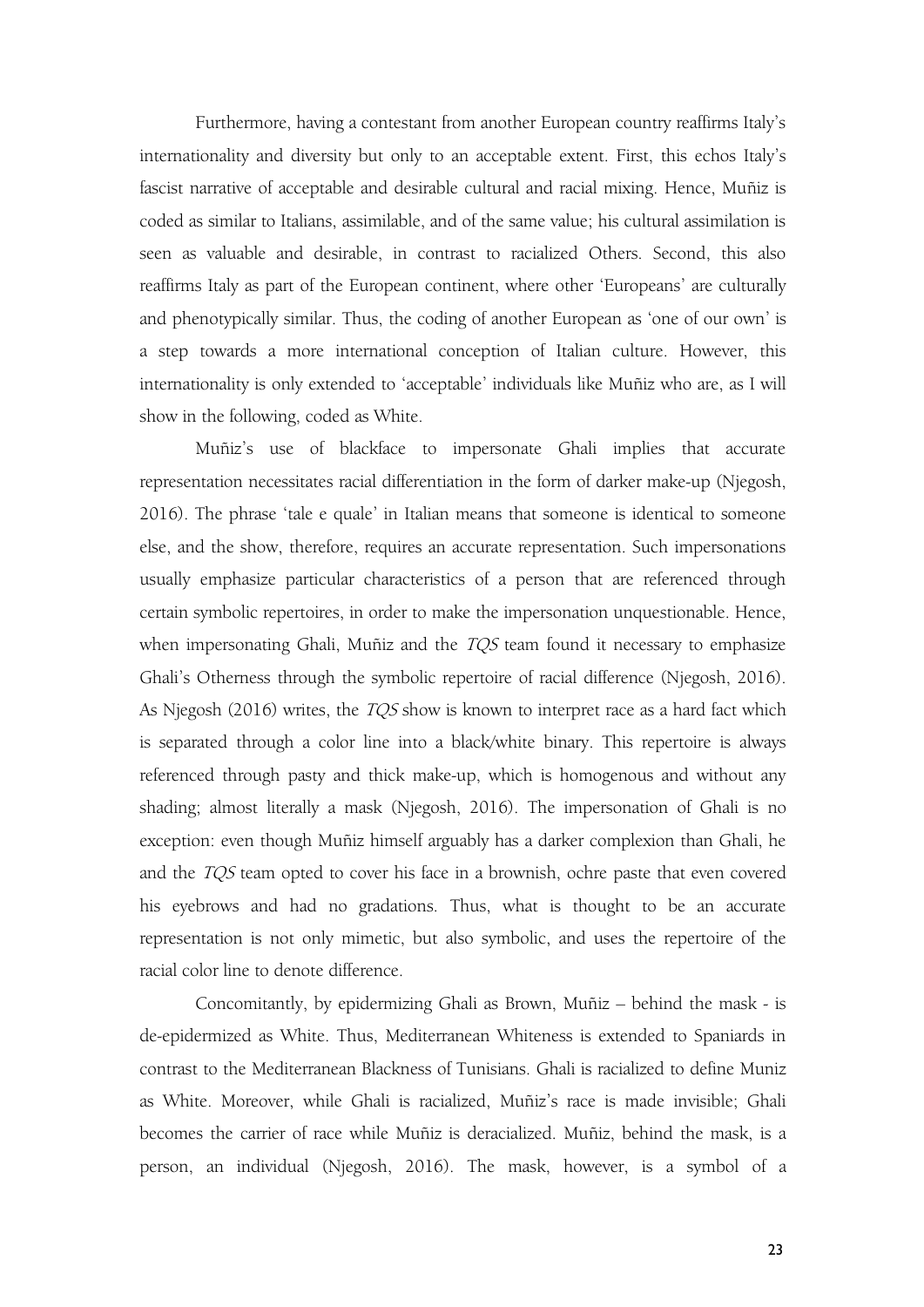de-humanized mass, a racial object, an Other. This visualization of difference renders Ghali as unassimilable and heterogeneous to the norm of invisibilized Whiteness that underscores Italianness (Njegosh, 2016). Thus, Ghali's epidermization as Brown racializes and objectifies him as an unassimilable Other, while Muñiz's de-epidermization de-racializes and individualizes him as part of the assimilable norm.

Finally, not only the blackface but also the clothes Muñiz wore to imitate Ghali contribute to this Othering. The clothes are a bit too tight, just enough to accentuate Muñiz's muscly figure, and while Ghali is indeed slenderer than Muñiz the irony of this wardrobe choice leaves a rather bitter aftertaste. First, the tight clothing makes Muñiz appear bigger and 'manlier', which is supposed to be funny because it signifies that Ghali's small clothes do not fit Muñiz, but on a symbolic level it also infantilizes Ghali. It makes Muñiz appear mature and manly, while Ghali is supposedly immature and infantilized. This all too clearly recalls colonial narratives of Italians' patronizing position with regards to Tunisians. Tunisian were perceived as inferior to Italians and in need of Italian patronage to prosper. Similarly, Ghali is portrayed as a little boy in contrast to Muñiz, inferior to his mature manliness. Hence, combined with the blackface, Muñiz's clothing choice reinforces ideas of North-Mediterranean and European superiority and condescension towards racialized Others.

#### 5. Conclusion

In this paper I have shown how Sergio Muñiz's impersonation of Ghali on the TQS reflects the construction of Mediterranean Whiteness. I argued that the Tunisian and Italian populations are actually quite similar and have had long connections. However, with Italy's unification their relationship shifted considerably. First, Italy established a narrative of patronizing superiority to justify their colonial aspirations in the Mediterranean basin. Second, the differentiation between Northern and Southern Italy comprised of a racial differentiation that took the South's close connection with Tunisia as a sign of their racial inferiority and backwardness. The North used this narrative to portray itself as more European. Third, with the foundation of the EU, the Mediterranean border was fortified, and while Southern Italy was integrated into the idea of Italianness, Tunisians and other North-Africans were designated as the Muslim and racialized Others which would come to act as a counterpart to a presumebly homogeneous Italian identity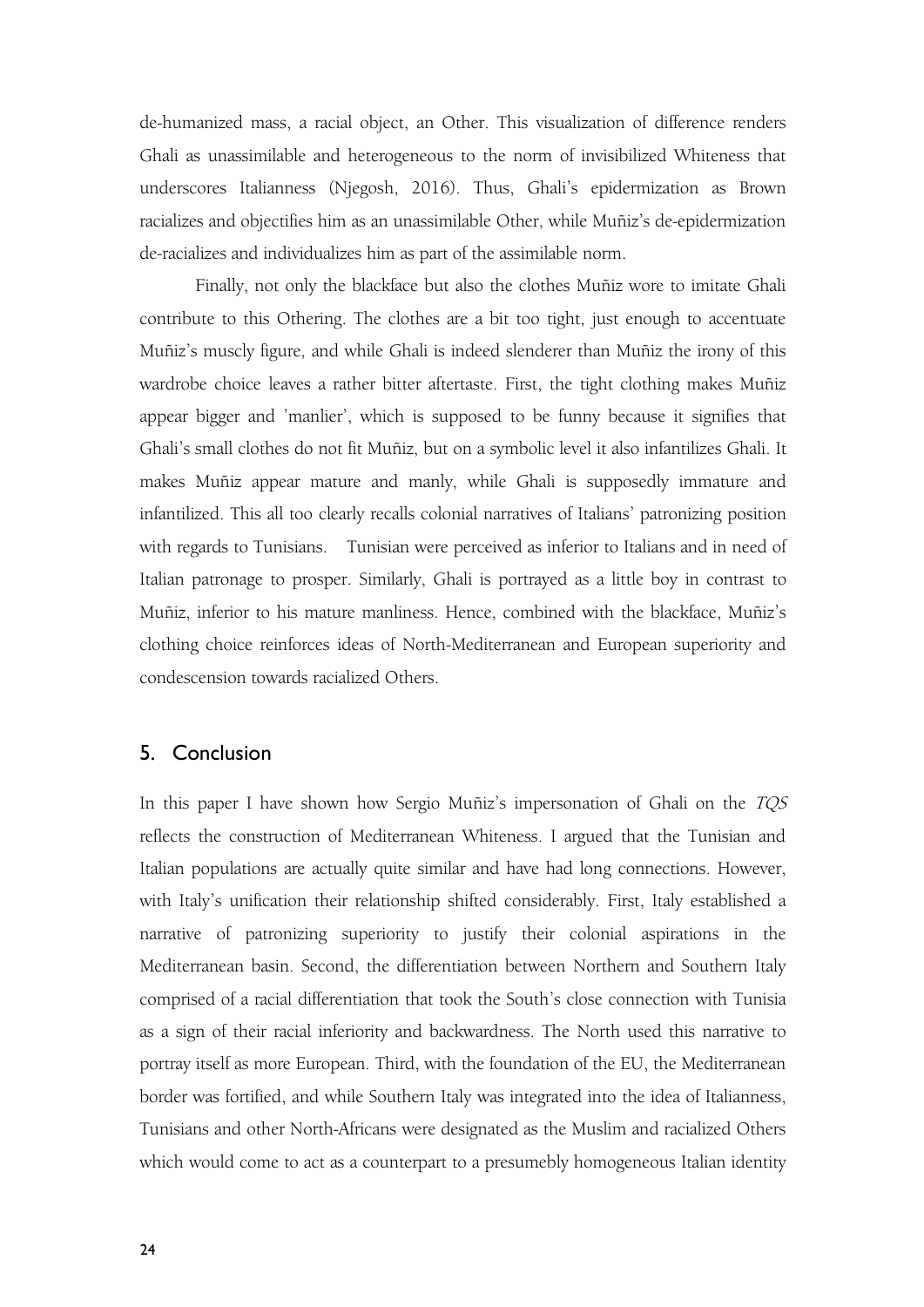and a European identity. Then, I have argued that Mediterranean Whiteness is a result of fascist narratives that defined Italians as the beacon racial and cultural mixing in the Mediterranean. This narrative comprised a de-epidermazation of Italians as White against the backdrop of their racialized Black and Brown Others, with whom racial and cultural mixing was objected.

The blackface impersonation of Ghali reflects these narratives and historical processes in several ways. First, Muñiz is pinned against Ghali as a desirable and assimilable individual. His participation reaffirms Italy's integration into the European continent, and extends Mediterranean Whiteness to other North-Mediterranean populations like the Spanish. Second, the use of blackface to impersonate Ghali shows that, from Muñiz's and TQS' perspective, accurate representation of Ghali necessitates the differentiation through the symbolic repertoire of race.Thus, Ghali is epidermized as a Brown Other that, in contrast, de-epidermizes Muñiz as White, and while Ghali is objectified as a racialized Other, Muñiz is individualized as a White subject. Ghali's Otherness is, hence, visualized, while Muñiz's Whiteness is rendered invisible behind the mask of blackface. This contributes to the configuration of Ghali as a heterogenous, unassimilable Other. Furthermore, the clothing that Muñiz wears infantilizes Ghali through contrast and echoes the notion of North-Mediterranean superiority. Hence, this performance overall reflects Muñiz's assimilation to Mediterranean Whiteness and Italianness, while it visualizes the presumed unassimilability of the racialized, Muslim Other, Ghali.

Indeed, Ghali is one individual who puts Italy's homogenous racial identity into question. Thus, the blackface used to impersonate Ghali expresses a need to distinguish individuals who threaten this homogeneous identity. At the moment, the increasing visibility of Muslim and other racialized minorities puts the stability of Italianness into question, not only culturally but also with regards to citizenship. The 'new' Italians destabilize Italy's jus sanguinis citizenship policy, as well as the reality and tangibility of the physical and racial border that separates the Mediterranean. Thus, performances like Muñiz's on the *TQS* reflect the insecurity and forceful need to reassert Mediterranean Whiteness and superiority, but also reveal its artificiality and obsolescence.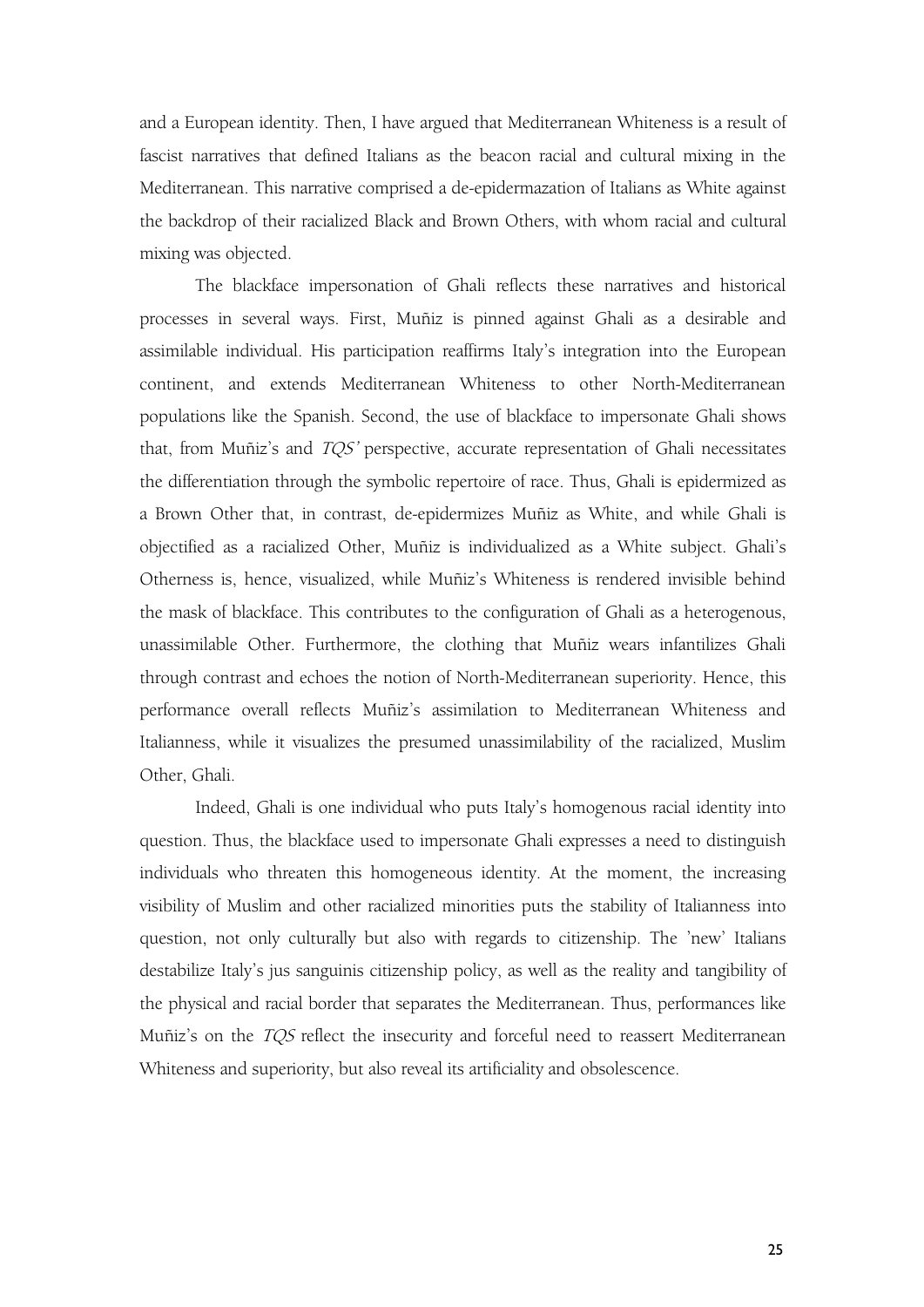### References

- Allen, R. (2019, April 4). "The Tunisian-Italian rapper who won over Europe's most anti-immigrant country". The Atlantic. [https://www.theatlantic.com/magazine/archive/2019/04/ghali-rapper-italy/58320](https://www.theatlantic.com/magazine/archive/2019/04/ghali-rapper-italy/583207/) 7/
- Choate, M. I. (2010). Tunisia, contested: Italian nationalism, French imperial rule, and migration in the Mediterranean Basin. California Italian Studies, <sup>1</sup>(1), 1-20. <http://dx.doi.org/10.5070/C311008861>
- Ghali contro 'Tale e quale': "Per imitarmi non c'era bisogno del BlackFace" [Ghali against 'Tale e quale': "To imitate me there was no need for blackface"] [Video file]. (2020, November 22). La Repubblica. [https://video.repubblica.it/spettacoli-e-cultura/ghali-contro-il-blackface-un-attore](https://video.repubblica.it/spettacoli-e-cultura/ghali-contro-il-blackface-un-attore-lo-imita-e-si-trucca-di-nero-non-ce-n-era-bisogno/371595/372200)lo-imita-e-si-trucca-di-nero-non-ce-n-era-bisogno/371595/372200
- Giglioli, I. (2017). Producing Sicily as Europe: Migration, colonialism and the making of the Mediterranean border between Italyand Tunisia. Geopolitics, <sup>22</sup>(2), 407-428. <https://doi.org/10.1080/14650045.2016.1233529>
- Giuliani, G. (2015). Mediterraneità e bianchezza. Il razzismo italiano tra fascismo e articolazioni contemporanee (1861-2015) [Meditteraneanness and Whiteness. Italian racism between fascism and its contemporary articulations (1861-2015)]. Iperstoria, <sup>6</sup>(6), 167-182. <https://doi.org/10.13136/2281-4582/2015.i6.301>
- Njegosh, T. P. (2015). Il meticciato nell'Italia contemporanea. Storia, memorie e cultura di massa [Miscegenation in contemporary Italy. History, memories, and mass culture]. Iperstoria, <sup>6</sup>(6), 143-166. <https://doi.org/10.13136/2281-4582/2015.i6.314>
- Njegosh, T. P. (2016). Razza e italianità nella televisione di stato. Il blackface e il whiteface in Tale e quale show (2012-2016) [Race and Italianness on national television. Blackface and whiteface on the Tale e quale show (2012-2016)]. In E. Bordin, & S. Bosco (Eds.), <sup>A</sup> fior di pelle: bianchezza, nerezza, visualità [A fior di pelle: Whiteness, Blackness, visibility] (pp. 251-268). Ombre Corte.
- Rai (2018, July 19). Sergio Muniz: "Non sono mai stato tipo da discoteca" Quelle brave ragazze 18/07/2018 [Sergio Muniz: "I've never been the type for discotheques" -